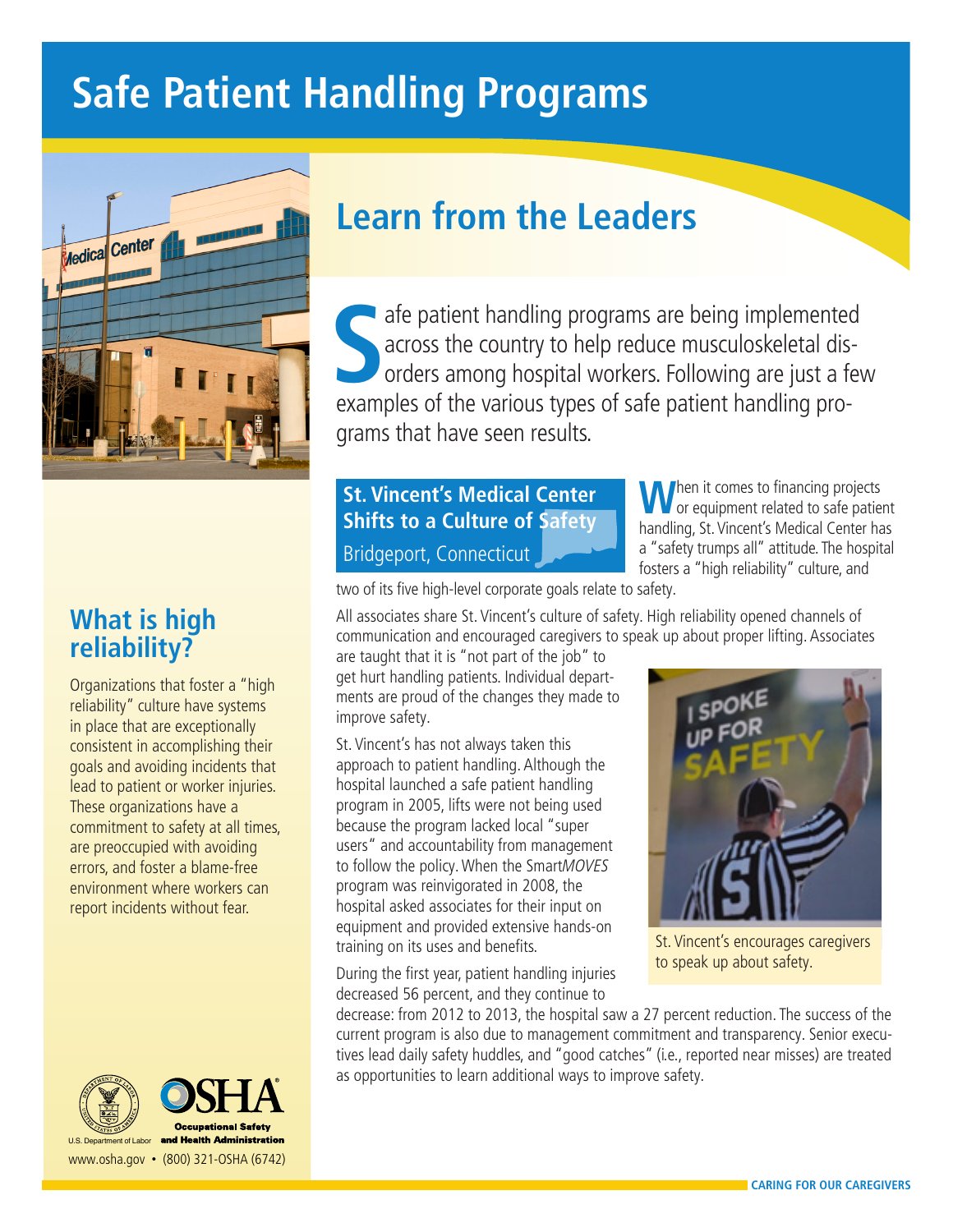## **Safe Patient Handling Programs: Learn from the Leaders**

## **What is a minimal lift policy?**

Minimal lifting replaces manual lifting, transferring, and repositioning of patients with mechanical lifting or other patient assist devices, but acknowledges there may be circumstances in which mechanical devices cannot be used.

## **Southern Ohio Medical Center Champions Ergonomics**

#### Portsmouth, Ohio

Southern Ohio Medical Center has<br> **S** made safety one of its five values, along with quality, service, relationships, and performance. To reduce musculoskeletal injuries among work-

ers, the hospital employs two full-time ergonomists and has an Ergonomic Leadership Team dedicated to ergonomic issues. "Safety Champions" make sure that safe patient handling is practiced on all units.

The hospital has a "minimal lift" policy and lifting equipment available in every unit. To determine the right equipment for each unit, Southern Ohio Medical Center hosted a vendor fair and had employees try the different equipment options before purchasing. To encourage lift use, the Ergonomic Leadership Team demonstrates lift operation, nurses are tested during annual competencies, and Safety Champions make rounds, reminding staff that pulling "an extra pair of hands" for a manual lift means one less employee helping patients.



An employee demonstrates one of the hospital's patient lifts.

When the Ergonomic Leadership Team was temporarily disbanded in 2012, Southern Ohio Medical Center immediately saw nurses' musculoskeletal injuries

increase. Once the Leadership Team was back in place and focused on re-education, these injuries returned to their previous low rates.

## **AnMed Health Puts Patients First and Sees Results for Workers**

Anderson, South Carolina

**W**hen AnMed Health launched a new safe patient handling program in 2011, the hospital decided to hire a consultant to work directly with floor staff to determine and test the right

equipment to meet its units' specific needs. The consultant trains staff on equipment use and regularly visits the hospital to troubleshoot and promote compliance. AnMed Health realized a 65 percent reduction in worker injuries related to patient handling after one year of the program, and the hospital's back injury claim rate fell 52 percent in the first 18 months. These improvements also contributed to a reduction in workers' compensation costs.

When it comes to promoting use of the equipment by its clinicians, AnMed Health found that patient safety was as attractive a benefit as worker safety. Consequently, when staff saw how using the equipment helped both patients and workers, they were more likely to

use it. The safe patient handling program contributed to a 46 percent reduction in the number of patient falls in 2011 and 2012. Additional patient benefits include reduced length of stay, fewer skin ulcers, pneumonia reduction, increased mobility, and an increased sense of dignity. Focus groups have indicated staff satisfaction with the equipment and techniques. Nurses, particularly long-tenured nurses, said the safe patient handling program influenced them to stay on the job longer because of the safer work environment. Nurses and nursing aides also realized that using the equipment helped them maintain their strength and endurance over the course of a shift.



AnMed Health's consultant demonstrates repositioning using a ceiling lift.